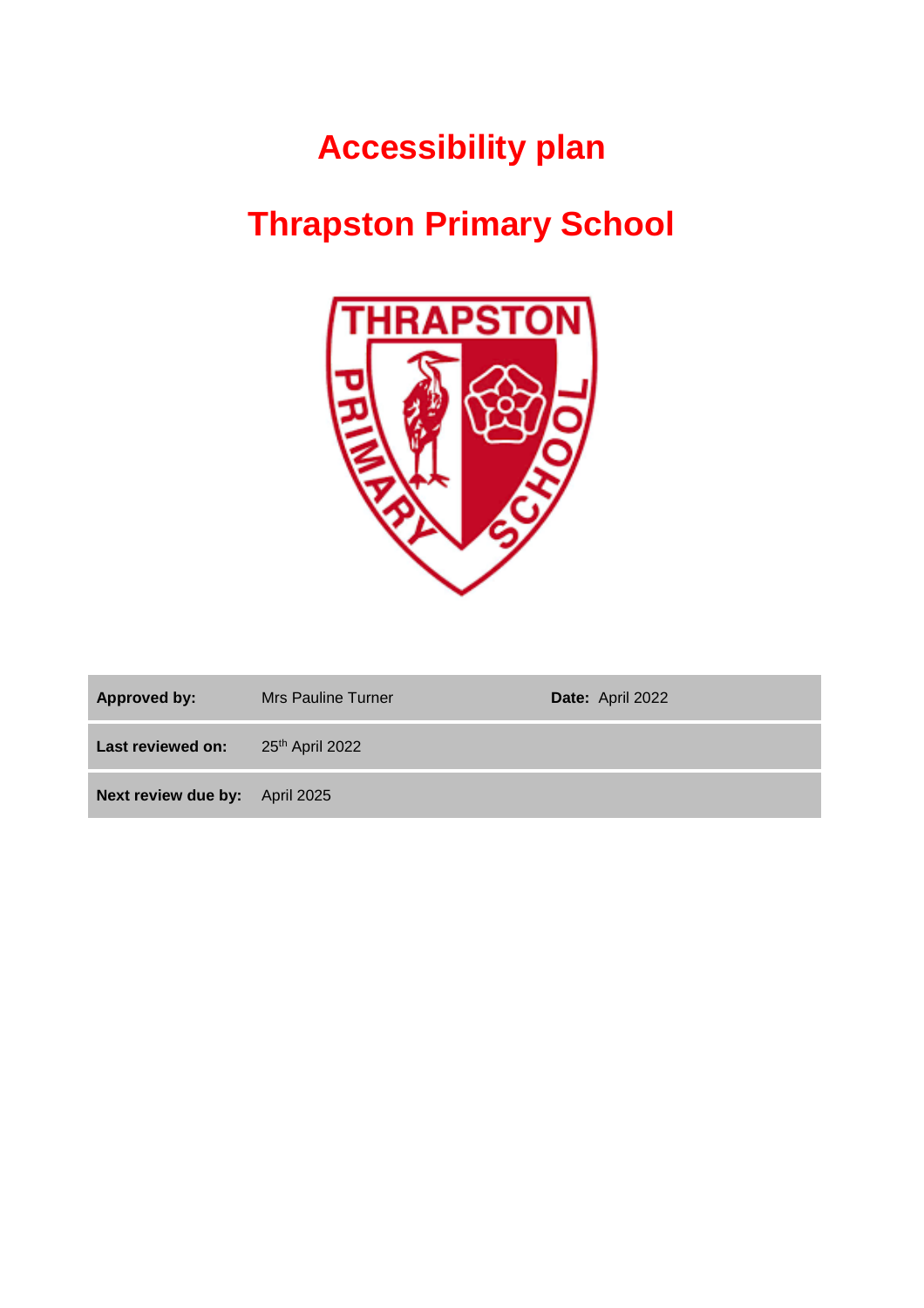#### **Contents**

**…………………………………………………………………………………………………………………………….**

#### **1. Aims**

Schools are required under the Equality Act 2010 to have an accessibility plan. The purpose of the plan is to:

- Increase the extent to which disabled pupils can participate in the curriculum
- Improve the physical environment of the school to enable disabled pupils to take better advantage of education, benefits, facilities and services provided
- Improve the availability of accessible information to disabled pupils

Our school aims to treat all its pupils fairly and with respect. This involves providing access and opportunities for all pupils without discrimination of any kind.

'Thrapston Primary School is committed to the ideal of excellence for all. The staff in this school recognise that we are in a rapidly changing society. We believe we should develop as a priority an approach to "learning to learn". Individual learners, and the school community should develop the confidence to grasp new problems to analyse strengths and weaknesses and to set targets for development and improvement. This culture should be promoted throughout the school and should permeate all levels of learning.'

The plan will be made available online on the school website, and paper copies are available upon request.

Our school is also committed to ensuring staff are trained in equality issues with reference to the Equality Act 2010, including understanding disability issues.

Our school's complaints procedure covers the accessibility plan. If you have any concerns relating to accessibility in school, this procedure sets out the process for raising these concerns.

We have included a range of stakeholders in the development of this accessibility plan, including staff and governors of the school.

#### **2. Legislation and guidance**

This document meets the requirements of [schedule 10 of the Equality Act 2010](http://www.legislation.gov.uk/ukpga/2010/15/schedule/10) and the Department for Education (DfE) [guidance for schools on the Equality Act 2010.](https://www.gov.uk/government/publications/equality-act-2010-advice-for-schools)

The Equality Act 2010 defines an individual as disabled if he or she has a physical or mental impairment that has a 'substantial' and 'long-term' adverse effect on his or her ability to undertake normal day to day activities.

Under the [Special Educational Needs and Disability \(SEND\) Code of Practice,](https://www.gov.uk/government/publications/send-code-of-practice-0-to-25) 'long-term' is defined as 'a year or more' and 'substantial' is defined as 'more than minor or trivial'. The definition includes sensory impairments such as those affecting sight or hearing, and long-term health conditions such as asthma, diabetes, epilepsy and cancer.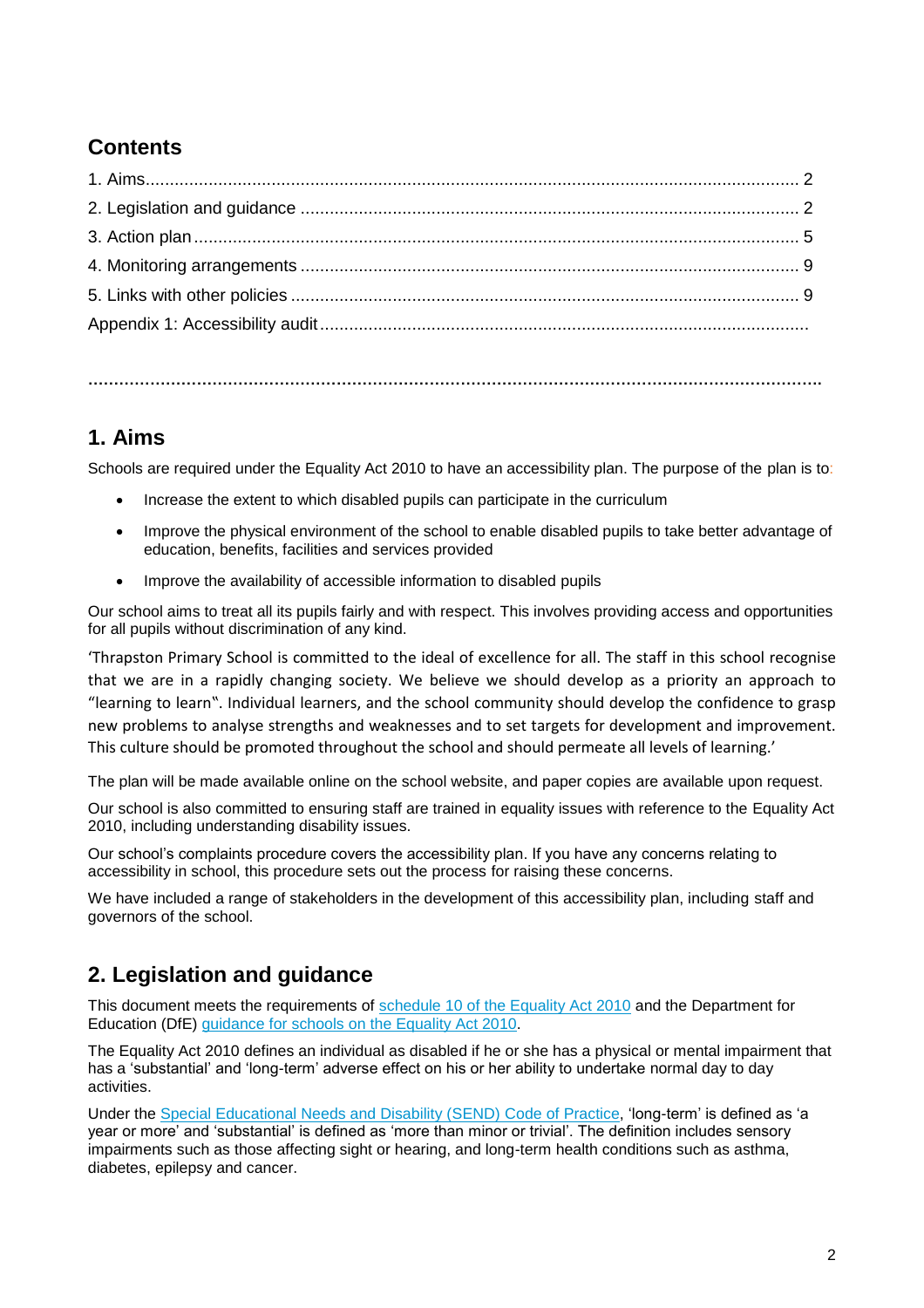Schools are required to make 'reasonable adjustments' for pupils with disabilities under the Equality Act 2010, to alleviate any substantial disadvantage that a disabled pupil faces in comparison with non-disabled pupils. This can include, for example, the provision of an auxiliary aid or adjustments to premises.

The Accessibility Plan is structured to complement and support the school's Equality Objectives, and will similarly be published on the school website. We understand that the Local Authority will monitor the school's activity under the Equality Act 2010 (and in particular Schedule 10 regarding Accessibility) and will advise upon the compliance with that duty.

The school will work in partnership with the Local Authority in developing and implementing this Accessibility Plan. The Accessibility Plan may be monitored by Ofsted during inspection processes in relation to Schedule 10 of the Equality Act 2010.

2) Thrapston Primary School is committed to providing an environment that enables full curriculum access that values and includes all pupils, staff, parents and visitors regardless of their education, physical, sensory, social, spiritual, emotional and cultural needs.

We are committed to adhering to the principles of the Equality Act 2010 with regard to disability and to developing a culture of inclusion, support and awareness within the school.

3) The Thrapston Primary School Accessibility Plan shows how access is to be improved for disabled pupils, staff and visitors to the school within a given timeframe and anticipates the need to make reasonable adjustments to accommodate their needs where practicable.

The Thrapston Primary School Accessibility Plan relates to the key aspects of physical environment, curriculum and written information:

• Increase access to the curriculum for pupils with a disability, adapting the curriculum as necessary. This includes teaching and learning and the wider curriculum of the school such as participation in after-school clubs, leisure and cultural activities or schools visits – it also covers the provision of specialist or auxiliary aids and equipment, which may assist these pupils in accessing the curriculum within a reasonable timeframe (If a school fails to do this they are in breach of their duties under the Equalities Act 2010).

• Improve and maintain access to the physical environment of the school, adding specialist facilities as necessary – this covers improvements to the physical environment of the school and physical aids to access education within a reasonable timeframe;

• Where needed, adapt the delivery of written information to pupils, staff, parents and visitors with disabilities; examples might include adaptations to hand-outs, timetables, books, test papers and information about the school and school events; the information should be made available in various preferred formats within a reasonable timeframe.

4) Whole school training will recognise the need to continue raising awareness for staff and governors on equality issues with reference to the Equality Act 2010.

5) This Accessibility Plan should be read in conjunction with the following school policies, strategies and documents:

- Health & Safety Policy
- Special Educational Needs Policy
- Medical Needs Policy
- Off site visits and journeys guidance

6) The Accessibility Plan for physical accessibility relates to the Access Audit of the School, which remains the responsibility of the governing body. It may not be feasible to undertake all of the works during the life of this accessibility plan and therefore some items will roll forward into subsequent plans. An accessibility audit will be completed by the school prior to the end of each period covering this plan in order to inform the development of a new Accessibility Plan for the ongoing period.

7) Equality Impact Assessments will be undertaken as and when school policies are reviewed. The terms of reference for all governors' committees will include the need to consider Equality and Diversity issues as required by the Equality Act 2010.

Current good practice - We gather information about any disability or health condition in early communications with parents and carers of children who are new to school. For parents and carers of children already at the school, we ask parents to keep the school informed of any changes to the information they have provided.

Physical Environment - There are two areas of school where there is limited or no access at the moment. (Year 5 corridor and upper Year 6 classrooms have no disabled access).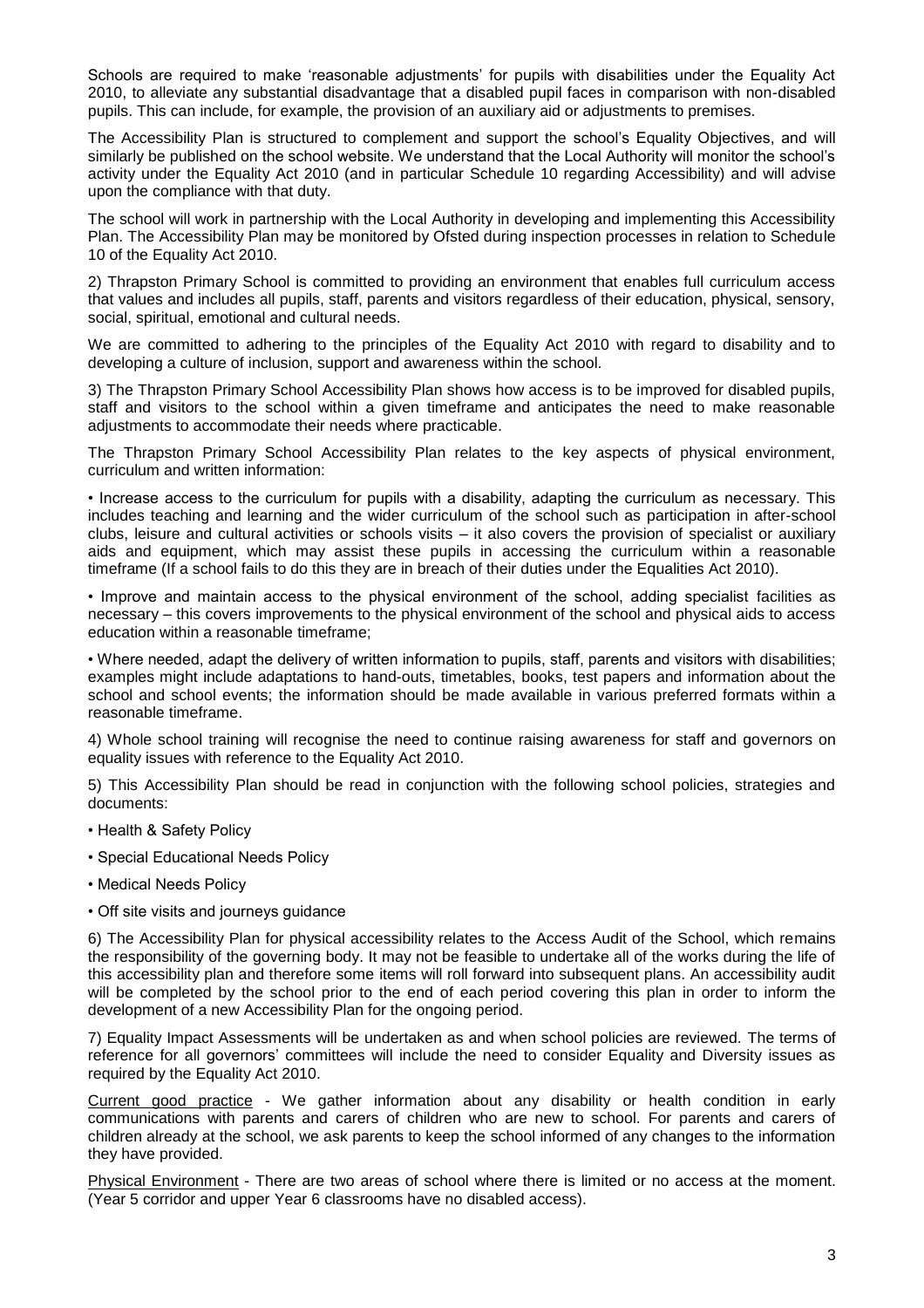Disabled pupils participate in extra-curricular activities. Some aspects of extracurricular activities present particular challenges, for example lunch and break times for pupils with social/interaction impairments, after school clubs for pupils with physical impairments and school trips for pupils with medical needs, however all reasonable adjustments are made to support as full an involvement as possible.

Curriculum - Through planning for individual need, we aim to provide as inclusive an approach as practically possible. Some areas of the curriculum present particular challenges, for example: PE for pupils with a physical impairment, however all reasonable adjustments are made to support as full an involvement as possible. We seek advice and support from the relevant professionals in order to ensure that we have made adequate and reasonable adjustments.

Information - Different forms of communication are made available as needs are identified to enable all disabled pupils to express their views and to hear the views of others. Access to information is provided in a range of different formats available for disabled pupils, parents and staff as needed.

Access Audit - The school is housed in three separate buildings plus a Community Room. Three buildings are single-storey and fully accessible but the Crown building is split over 5 levels. Two levels are inaccessible due to stairs and another corridor can only be accessed through a classroom which is not ideal. All front entrances to the school are either flat or ramps have been installed and all have wide or double doors fitted. The main entrance features a secure lobby. Whilst we acknowledge that the size of the school site could potentially present challenges when moving between buildings, we make reasonable adjustments as the need arises. The school does not have any dedicated visitor parking although a disabled parking space is in our school car park. Visitors to the school have the option to use on-street parking if no spaces are available. There are disabled toilet facilities available in our buildings. These are fitted with a handrail and a pull emergency cord. The school has internal emergency signage and escape routes are clearly marked. Personalised evacuation plans are put in place if required.

Management, coordination and implementation and review

• We consult with other professionals and services when new situations regarding pupils with disabilities are experienced.

- The Governors and Senior Leadership Team work closely with the Local Authority.
- We work closely with parents to consider their children's needs.

• We make links with other schools to share best practice through regular SEND Lead network meetings and other communications as needed.

Complaints - The school works, wherever possible, in partnership with parents to ensure a collaborative approach to meeting pupils' needs. If there are any complaints relating to the provision for pupils with access needs these will be dealt with in the first instance by the Headteacher. The SEND governor or chair of governors may be involved if the complaint is not resolved satisfactorily.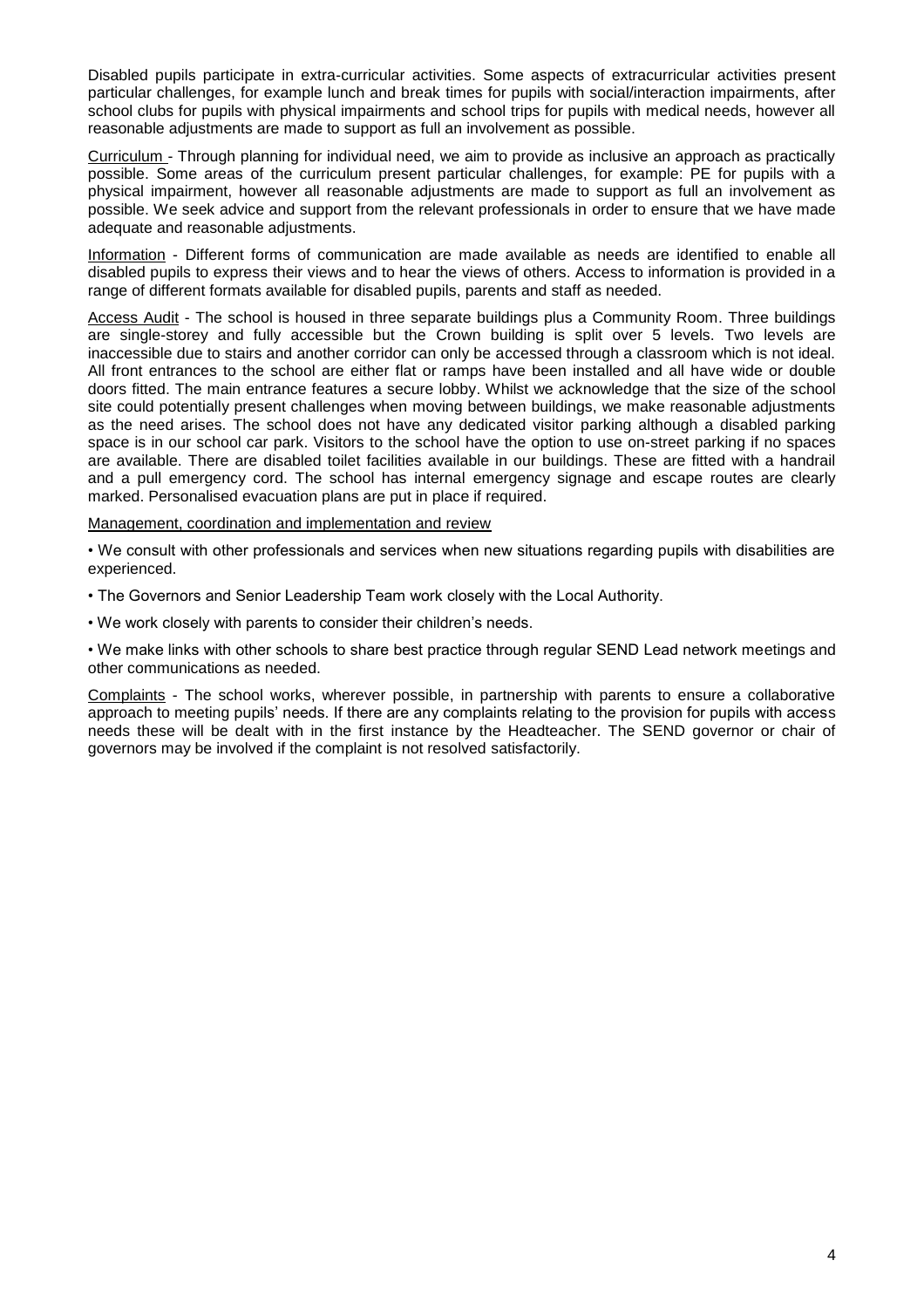### **3. Action plan**

This action plan sets out the aims of our accessibility plan in accordance with the Equality Act 2010.

| Aim             | <b>Current good practice</b>        | <b>Objectives</b>         | <b>Actions to be taken</b>        | <b>Person</b><br>responsible | Date to<br>complete<br>actions<br>by | Success criteria    |
|-----------------|-------------------------------------|---------------------------|-----------------------------------|------------------------------|--------------------------------------|---------------------|
| <b>Increase</b> | Our school offers a differentiated  | Continue to ensure that   | Ensure each new venue is vetted   | Trip leader                  | Ongoing                              | All pupils in       |
| access to the   | curriculum for all pupils.          | all educational visits be | for appropriateness               | and EVC                      |                                      | school able to      |
| curriculum for  | We use resources tailored to the    | accessible to all.        |                                   |                              |                                      | access all          |
| pupils with a   | needs of pupils who require         |                           | Identify pupils who may           | <b>SEND Lead</b>             |                                      | educational         |
| disability      | support to access the curriculum.   | To liaise with pre-school | need adapted or additional        | <b>EYFS</b>                  |                                      | visits and take     |
|                 | Curriculum progress is tracked for  | providers to prepare for  | provision.                        | Leader and                   |                                      | part in a range     |
|                 | all pupils, including those with a  | the new intake of         |                                   | teachers                     |                                      | of activities.      |
|                 | disability.                         | children into             | <b>Bully Busters to support</b>   |                              |                                      |                     |
|                 | Targets are set effectively and are | Foundation Stage each     | vulnerable pupils.                |                              |                                      | Staff will be       |
|                 | appropriate for pupils with         | year.                     |                                   |                              |                                      | informed about      |
|                 | additional needs.                   |                           | Staff training to focus on        |                              |                                      | disability equality |
|                 | The curriculum is reviewed to       | To liaise with            | disability equality and inclusion |                              |                                      | and what it means.  |
|                 | ensure it meets the needs of all    | educational               | to raise awareness.               |                              |                                      |                     |
|                 | pupils.                             | establishments to         |                                   |                              |                                      |                     |
|                 | Assemblies reflect the inclusive    | prepare for the intake    |                                   |                              |                                      |                     |
|                 |                                     |                           |                                   |                              |                                      |                     |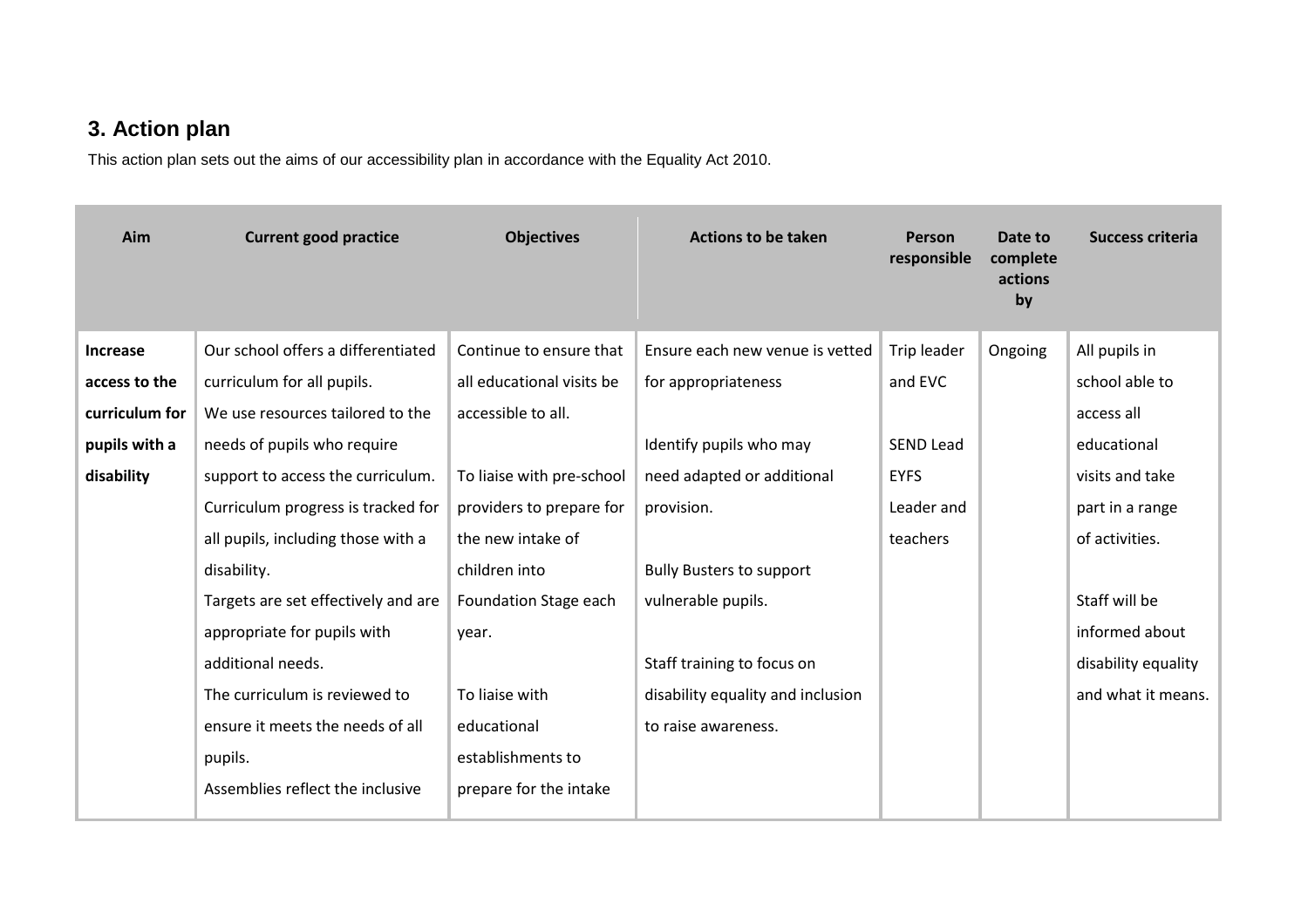|                    | values and ethos which            | of new children who       |                               |            |          | Provision set in |
|--------------------|-----------------------------------|---------------------------|-------------------------------|------------|----------|------------------|
|                    | <b>Thrapston Primary School</b>   | transfer within year.     |                               |            |          | place ready      |
|                    | promotes.                         | To raise the profile and  |                               |            | From May | for when the     |
|                    | We liaise with external services  | knowledge of learning     |                               |            | annually | child/ren start  |
|                    | and agencies regarding individual | needs which are           |                               |            |          | school.          |
|                    | pupils (physical, sensory,        | 'invisible' E.g. autism,  |                               |            |          |                  |
|                    | learning, behaviour).             | anxiety and depression    |                               |            |          |                  |
|                    |                                   | for both staff and        |                               |            |          |                  |
|                    |                                   | pupils.                   |                               |            |          |                  |
|                    |                                   |                           |                               |            |          |                  |
| <b>Improve and</b> | The environment is adapted to     | To ensure that future     | Continue to seek advice from  | SLT/       | Ongoing  | All school       |
| maintain           | the needs of pupils as required.  | site development and      | Occupational Therapy as       | Governors/ |          | development      |
| access to the      | This includes:                    | alterations both          | individual children move      | Site       |          | projects ensure  |
| physical           | Access ramps<br>$\bullet$         | internally and externally | through the school to improve | manager/   |          | best practice is |
| environment        | Disabled parking bay<br>$\bullet$ | are implementing best     | the learning environment e.g. |            |          | being            |
|                    | Disabled toilets and              | practice in accordance    | table and chair types/sizes.  |            |          | implemented for  |
|                    | changing facilities               | with the Equality Act     |                               |            |          | accessibility in |
|                    | Library shelves at<br>$\bullet$   | 2010 and to promote       | Consider needs of disabled    |            |          | accordance with  |
|                    | wheelchair-accessible             | inclusion of all pupils.  | pupils, parents/carers or     |            |          | appropriate      |
|                    | height                            | The school is             | visitors.                     |            |          | guidance.        |
|                    | Disabled parking bays             | aware of the access       |                               |            |          |                  |
|                    | The outside play areas            | needs of disabled         | To create access plans/risk   |            |          | Access issues    |
|                    | and nature walks provide          | pupils, staff, governors, | assessments for Individual    |            |          | do not influence |
|                    |                                   |                           |                               |            |          |                  |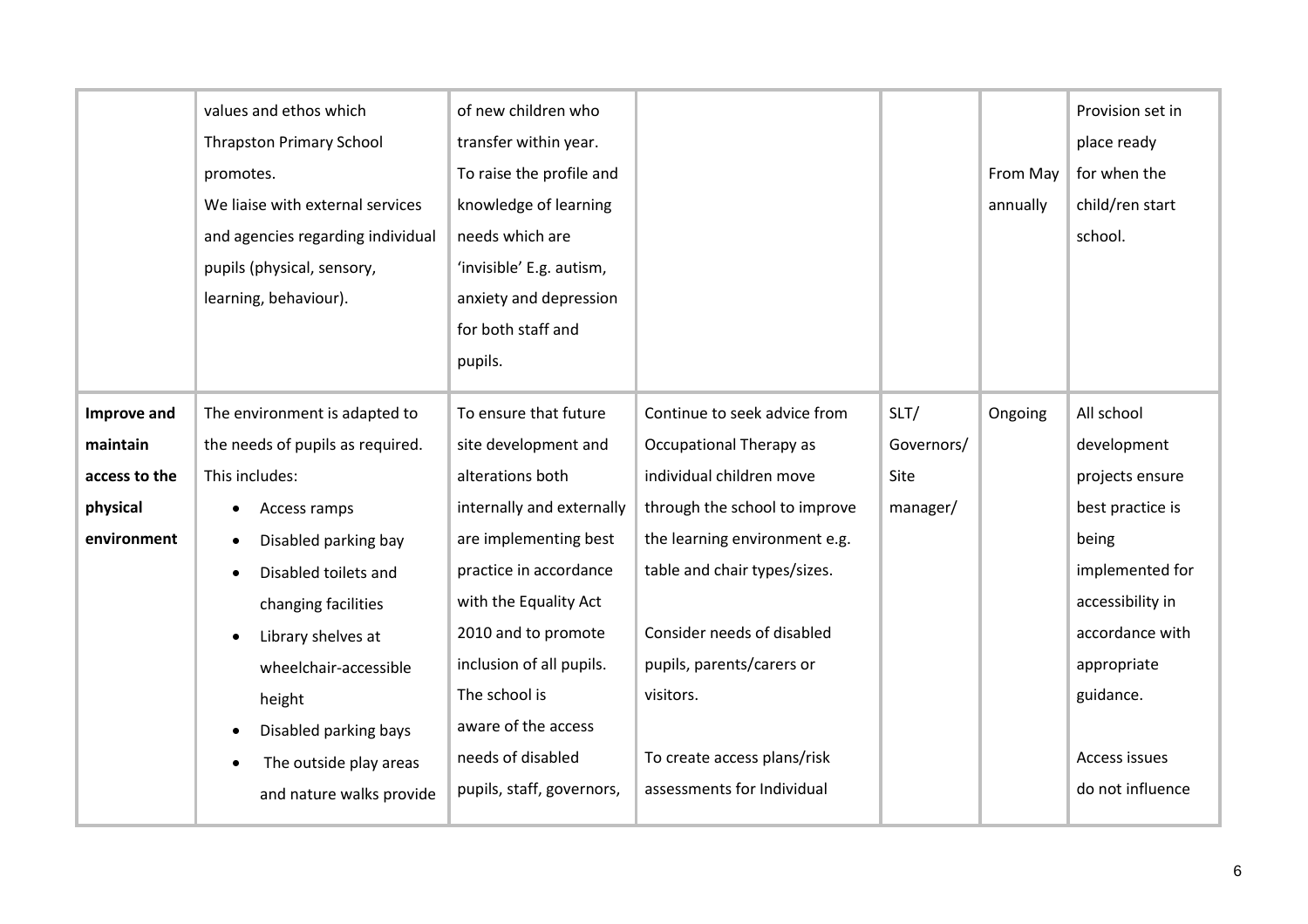|  | accessibility for                    | parent/carers and         | disabled pupils when required.     | recruitment and    |
|--|--------------------------------------|---------------------------|------------------------------------|--------------------|
|  | wheelchair users                     | visitors.                 |                                    | retention.         |
|  | Accessible entrances to<br>$\bullet$ | The majority of the       | Be aware of staff, governors       |                    |
|  | school                               | school site allows access | and parents access needs           | The school is      |
|  | Provision of school                  | for all pupils. However,  | and meet as appropriate.           | accessible to all. |
|  | minibus                              | the layout of the Crown   |                                    |                    |
|  |                                      | building makes the two    | Consider access needs during       |                    |
|  |                                      | upper Year 6 classrooms   | recruitment process.               |                    |
|  |                                      | and the Year 5 corridor   |                                    | Evidence that      |
|  |                                      | more difficult to access. | Installation of a lift may need to | appropriate        |
|  |                                      | If a disabled pupil       | be considered in future if funds   | considerations     |
|  |                                      | entered year 5 the        | allow.                             | have been          |
|  | Some refurbishments or               | classes would need to     |                                    | made wherever      |
|  | replacements have been carried       | be moved.                 | The school will take account the   | physical school    |
|  | out to improve areas such as         |                           | needs of pupils with physical      | improvements are   |
|  | lighting and interactive screens.    |                           | difficulties and sensory           | carried out.       |
|  |                                      |                           | impairments when planning and      |                    |
|  |                                      |                           | undertaking future                 |                    |
|  |                                      |                           | improvements and                   |                    |
|  |                                      |                           | refurbishments of the site         |                    |
|  |                                      |                           | and premises, such as improved     |                    |
|  |                                      |                           | access, lighting and colour        |                    |
|  |                                      |                           | schemes, clear signage and         |                    |
|  |                                      |                           |                                    |                    |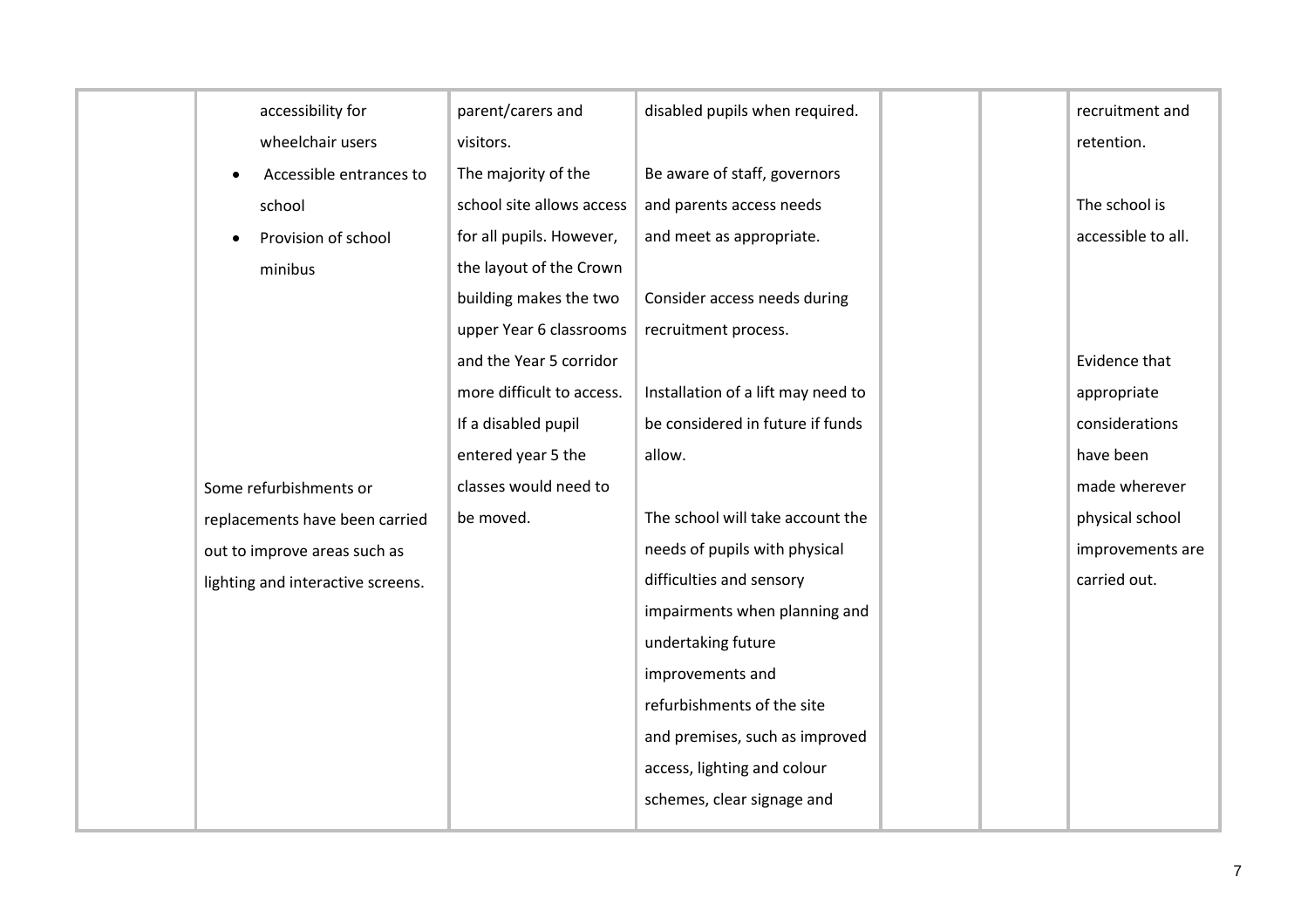|                |                                      |                         | more accessible facilities and<br>fittings. |                  |          |                       |
|----------------|--------------------------------------|-------------------------|---------------------------------------------|------------------|----------|-----------------------|
| Improve the    | Our school uses a range of           | Ensure hearing and      | Continue to seek advice from                | <b>SEND Lead</b> | Ongoing  | All children have     |
| delivery of    | communication methods to             | visual environment in   | <b>Educational Audiologist for</b>          |                  |          | access to the         |
| information    | ensure information is accessible.    | classrooms is regularly | children with hearing                       |                  | Immediat | appropriate           |
| to pupils with | This includes:                       | monitored to support    | impairments.                                |                  | ely for  | environment           |
| a disability   | Internal signage<br>$\bullet$        | hearing impaired and    |                                             |                  | new SEN  |                       |
|                | Sound field systems for<br>$\bullet$ | visually impaired       |                                             |                  | children | All pupils, staff and |
|                | children with hearing                | children                |                                             |                  | arriving | visitors to the       |
|                | impairments                          |                         |                                             |                  | once     | school are able to    |
|                | Interactive whiteboards<br>$\bullet$ | Provide information in  | Access to translators, sign                 |                  | assessed | access                |
|                | Picture based<br>$\bullet$           | other languages when    | language interpreters to                    |                  |          | information.          |
|                | communication systems.               | required.               | be offered.                                 |                  |          |                       |
|                |                                      |                         |                                             |                  |          | Pupils and/or         |
|                |                                      |                         |                                             |                  |          | parents feel          |
|                |                                      |                         |                                             |                  |          | supported and         |
|                |                                      |                         |                                             |                  |          | included              |
|                |                                      |                         |                                             |                  |          |                       |